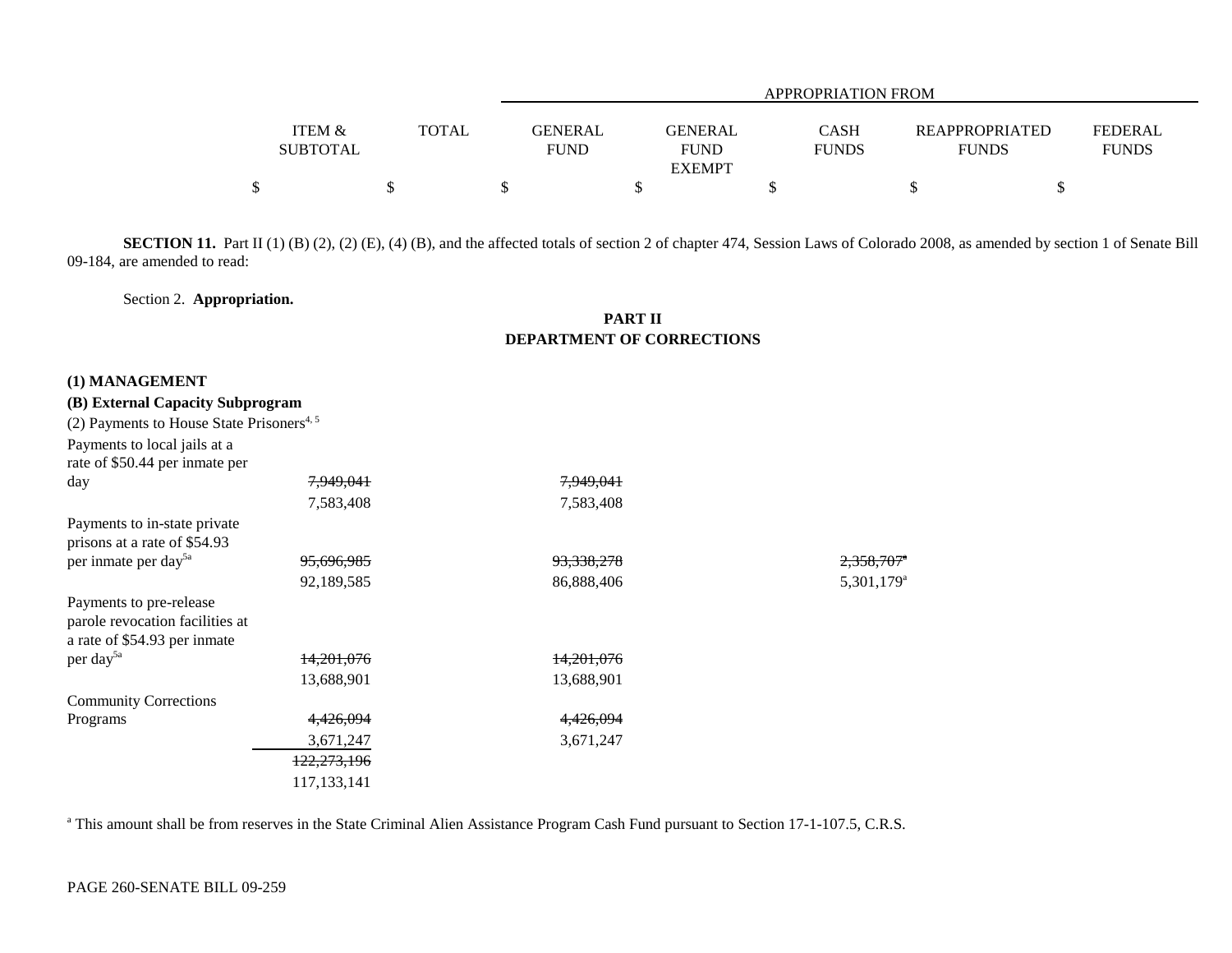|                                                           |                                      |                           |                               | APPROPRIATION FROM                             |                             |                                       |                                |  |  |  |
|-----------------------------------------------------------|--------------------------------------|---------------------------|-------------------------------|------------------------------------------------|-----------------------------|---------------------------------------|--------------------------------|--|--|--|
|                                                           | <b>ITEM &amp;</b><br><b>SUBTOTAL</b> | <b>TOTAL</b>              | <b>GENERAL</b><br><b>FUND</b> | <b>GENERAL</b><br><b>FUND</b><br><b>EXEMPT</b> | <b>CASH</b><br><b>FUNDS</b> | <b>REAPPROPRIATED</b><br><b>FUNDS</b> | <b>FEDERAL</b><br><b>FUNDS</b> |  |  |  |
|                                                           | $\$$                                 | $\boldsymbol{\mathsf{S}}$ | \$<br>\$                      |                                                | \$                          | $\boldsymbol{\mathsf{S}}$             | $\$\,$                         |  |  |  |
|                                                           |                                      |                           |                               |                                                |                             |                                       |                                |  |  |  |
|                                                           |                                      | 206, 545, 178             |                               |                                                |                             |                                       |                                |  |  |  |
|                                                           |                                      | 201,405,123               |                               |                                                |                             |                                       |                                |  |  |  |
| (2) INSTITUTIONS                                          |                                      |                           |                               |                                                |                             |                                       |                                |  |  |  |
| (E) Medical Services Subprogram                           |                                      |                           |                               |                                                |                             |                                       |                                |  |  |  |
| <b>Personal Services</b>                                  | 27,202,489                           |                           | 26,973,863                    |                                                |                             | $228,626^{\circ}$                     |                                |  |  |  |
|                                                           |                                      |                           | $(438.0$ FTE)                 |                                                | $(3.0$ FTE)                 |                                       |                                |  |  |  |
| <b>Operating Expenses</b>                                 | 2,763,684                            |                           | 2,763,684                     |                                                |                             |                                       |                                |  |  |  |
| <b>Purchase of Pharmaceuticals</b>                        | 10,195,764                           |                           | 10,195,764                    |                                                |                             |                                       |                                |  |  |  |
|                                                           | 10,550,434                           |                           | 10,550,434                    |                                                |                             |                                       |                                |  |  |  |
| <b>Purchase of Medical Services</b><br>from Other Medical |                                      |                           |                               |                                                |                             |                                       |                                |  |  |  |
| Facilities                                                | 19,782,394                           |                           | 19,782,394                    |                                                |                             |                                       |                                |  |  |  |
|                                                           | 22,728,316                           |                           | 22,728,316                    |                                                |                             |                                       |                                |  |  |  |
| <b>Purchase of Medical Services</b>                       |                                      |                           |                               |                                                |                             |                                       |                                |  |  |  |
| from State Hospital                                       | 1,572,650                            |                           | 1,572,650                     |                                                |                             |                                       |                                |  |  |  |
|                                                           | 968,466                              |                           | 968,466                       |                                                |                             |                                       |                                |  |  |  |
| Catastrophic Medical                                      |                                      |                           |                               |                                                |                             |                                       |                                |  |  |  |
| Expenses                                                  | 9,775,729                            |                           | 9,775,729                     |                                                |                             |                                       |                                |  |  |  |
|                                                           | 11,069,906                           |                           | 11,069,906                    |                                                |                             |                                       |                                |  |  |  |
| <b>Service Contracts</b>                                  | 2,401,631                            |                           | 2,401,631                     |                                                |                             |                                       |                                |  |  |  |
| <b>Indirect Cost Recoveries</b>                           | 6,053                                |                           |                               |                                                |                             | $6,053^a$                             |                                |  |  |  |
|                                                           | 73,700,394                           |                           |                               |                                                |                             |                                       |                                |  |  |  |
|                                                           | 77,690,979                           |                           |                               |                                                |                             |                                       |                                |  |  |  |

<sup>a</sup> These amounts shall be from inmate medical fees collected pursuant to Section 17-1-113, C.R.S.

372,362,417 376,353,002